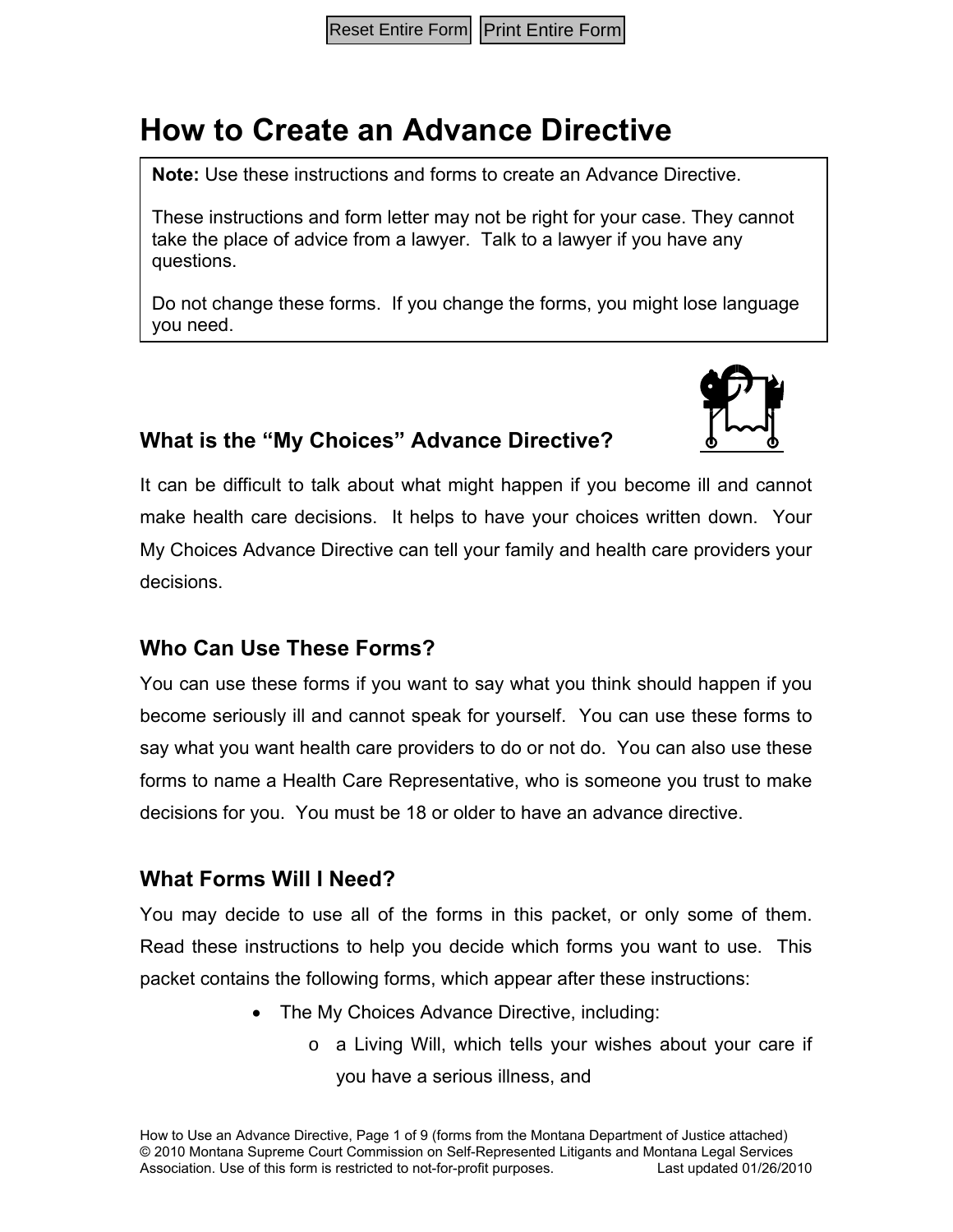- o a Health Care Power of Attorney, which gives someone else the power to make health care decisions for you if you cannot make those decisions yourself. That person is called the Health Care Representative.
- A Consumer Registration Agreement. If you fill out this agreement, you can store your Advance Directive with the Montana Attorney General's End-of-Life Registry. The Montana End-of-Life Registry makes your Advance Directive available to health care providers and other people you have authorized to look at it. The Montana End-of-Life Registry provides this service free of charge.

### **What is the difference between a Living Will and a Health Care Power of Attorney?**

 **Living Will** 

A Living Will is written direction that says what kind of treatment you want if you ever have a serious illness and cannot express what you want. This direction will go to your health care provider. If you name a Health Care Representative, your Living Will should also go to him or her. With a Living Will, your health care provider will know what kind of treatment you want even if you cannot say anything when the time comes.

For example, you may not want a machine to feed you or breathe for you, but you may want medical treatment to keep you comfortable. You can fill out a Living Will saying that you do not want feeding or breathing tubes, but you do want medical treatment to keep you comfortable. Then, if you ever become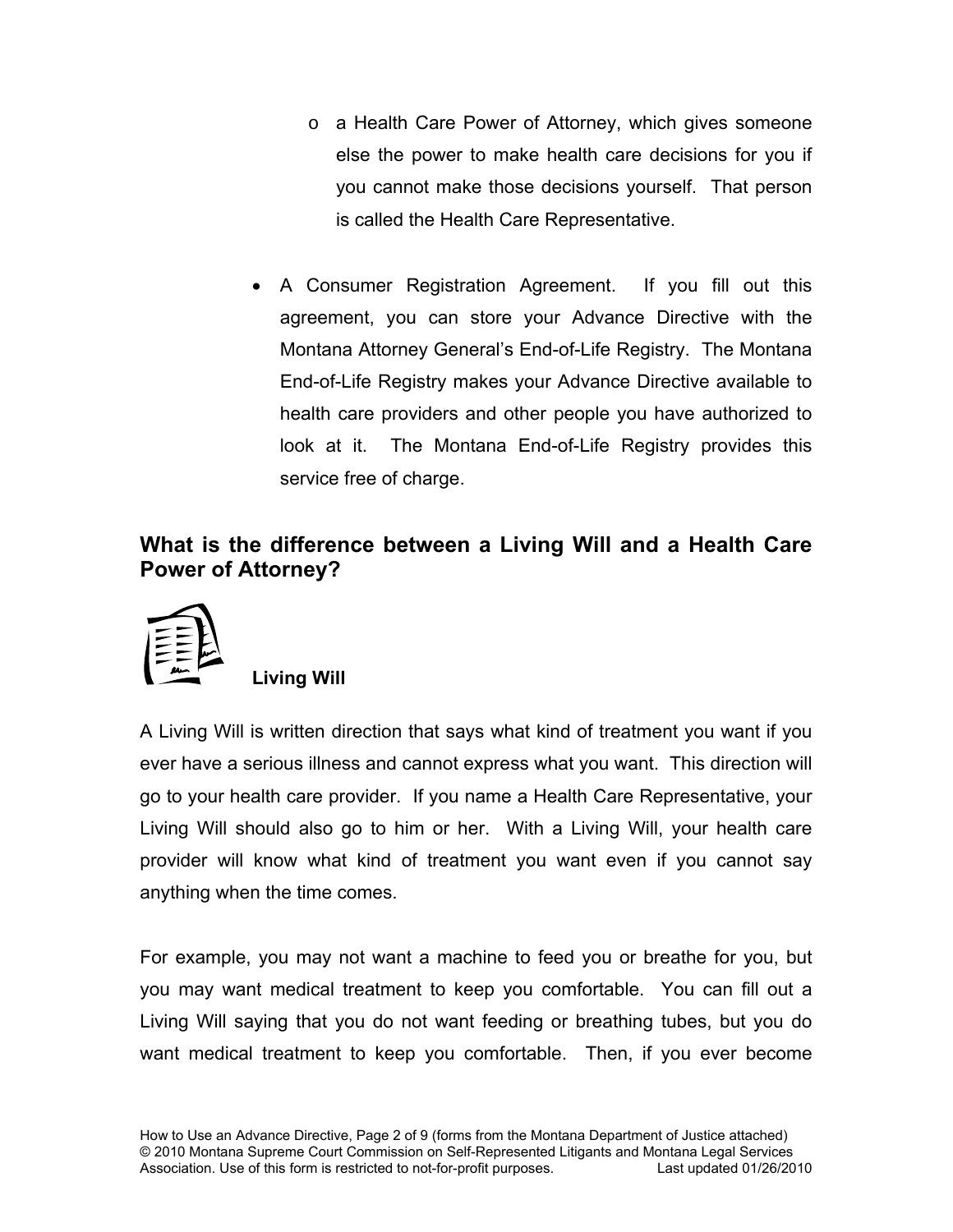unable to say what treatment you want, your health care providers and Health Care Representative can read your Living Will.



 **Health Care Power of Attorney (to name a Health Care Representative)** 

If you fill out a Health Care Power of Attorney, you give someone else permission to make health care decisions for you. The person you name is called your Health Care Representative. Your Health Care Representative can only make decisions for you if:

- (1) you cannot express your wishes to your health care provider; and
- (2) you are faced with a terminal condition.

A Health Care Power of Attorney gives the person you name a lot of power to make decisions for you. That person would **not** have to ask your permission first. It is very important that you talk with the person you want to name as your Health Care Representative before you sign anything. It is also important that the person knows about your health care choices. If you think the person will not follow your wishes, you should not name that person as your Health Care Representative.

For example, you may decide to name your daughter as your Health Care Representative. You could tell your daughter that you do not want a machine to feed you or breathe for you. If you have a Living Will, you could also give that to your daughter. Then, if you become terminally ill and unable to say what you want, your daughter can tell your doctor not to use the machine.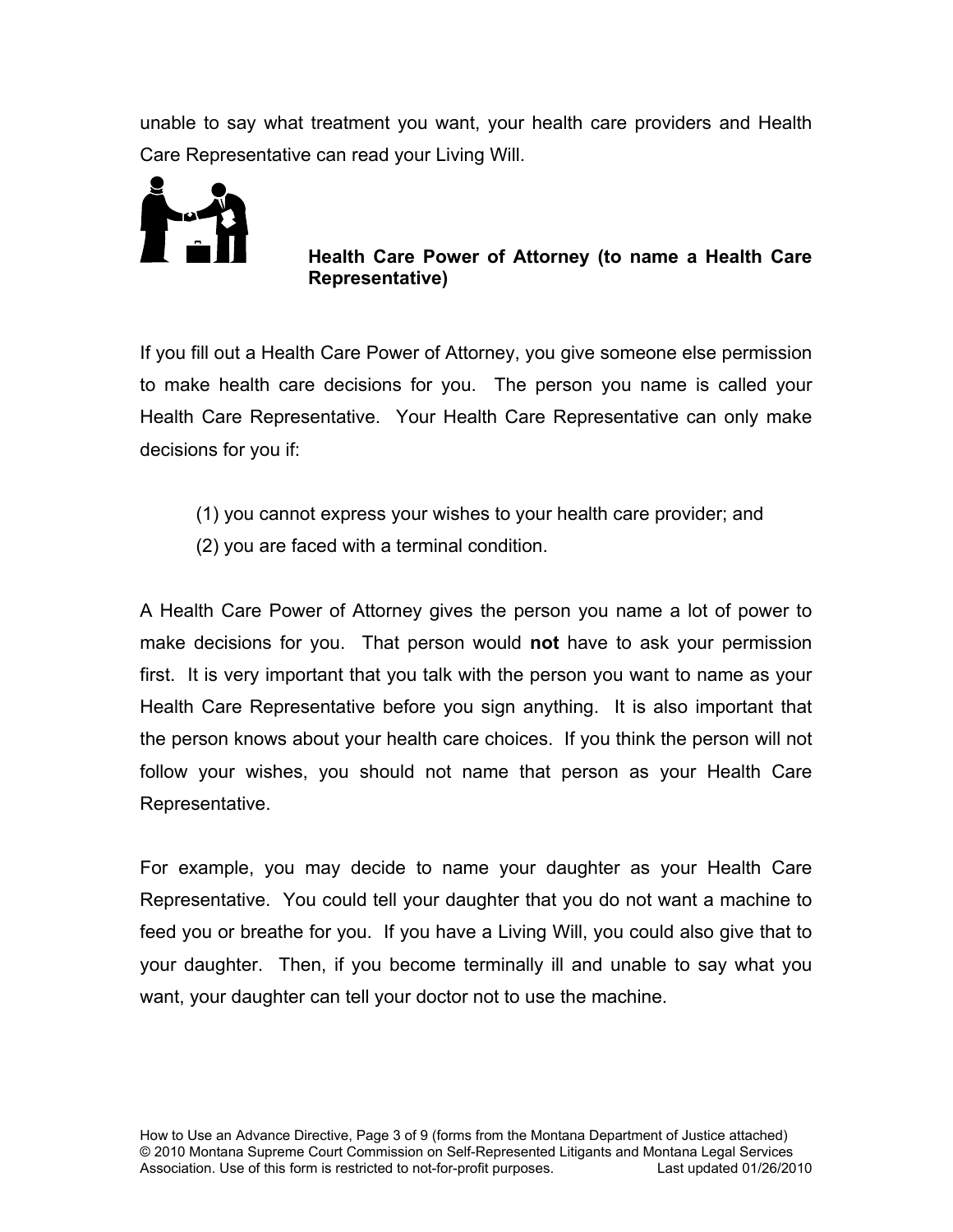## Í<br>F **How do I fill out the My Choices Advance Directive?**

### **1 Section 1: Living Will**

- $\Box$  Decide if you want to complete the Living Will, which is Section 1 of the Advance Directive. This section allows you to tell your health care provider what kind of medical care you want if you have a serious illness.
- $\Box$  If you decide to complete the Living Will, check the boxes in front of the options that you want. For example, you can choose not to be hooked up to tubes and machines that help you eat and drink. You can also choose to get medicine only to help with pain. You can choose more than one option.
- You may also want to write out your own directions. If you have additional directions, make sure to check "Yes" where the form says "I have attached additional directions regarding medical treatment to this form." Then, write out your directions and keep them with the Advance Directive.
- If you do not want to complete the Living Will section of the My Choices Advance Directive, check the box that says "I provide no directions at this time."

### **2 Section 2: Identify any Chronic Illness or Serious Disability**

In Section 2 of the My Choices Advance Directive, you can explain if you have any chronic illness or serious disability. You can let health care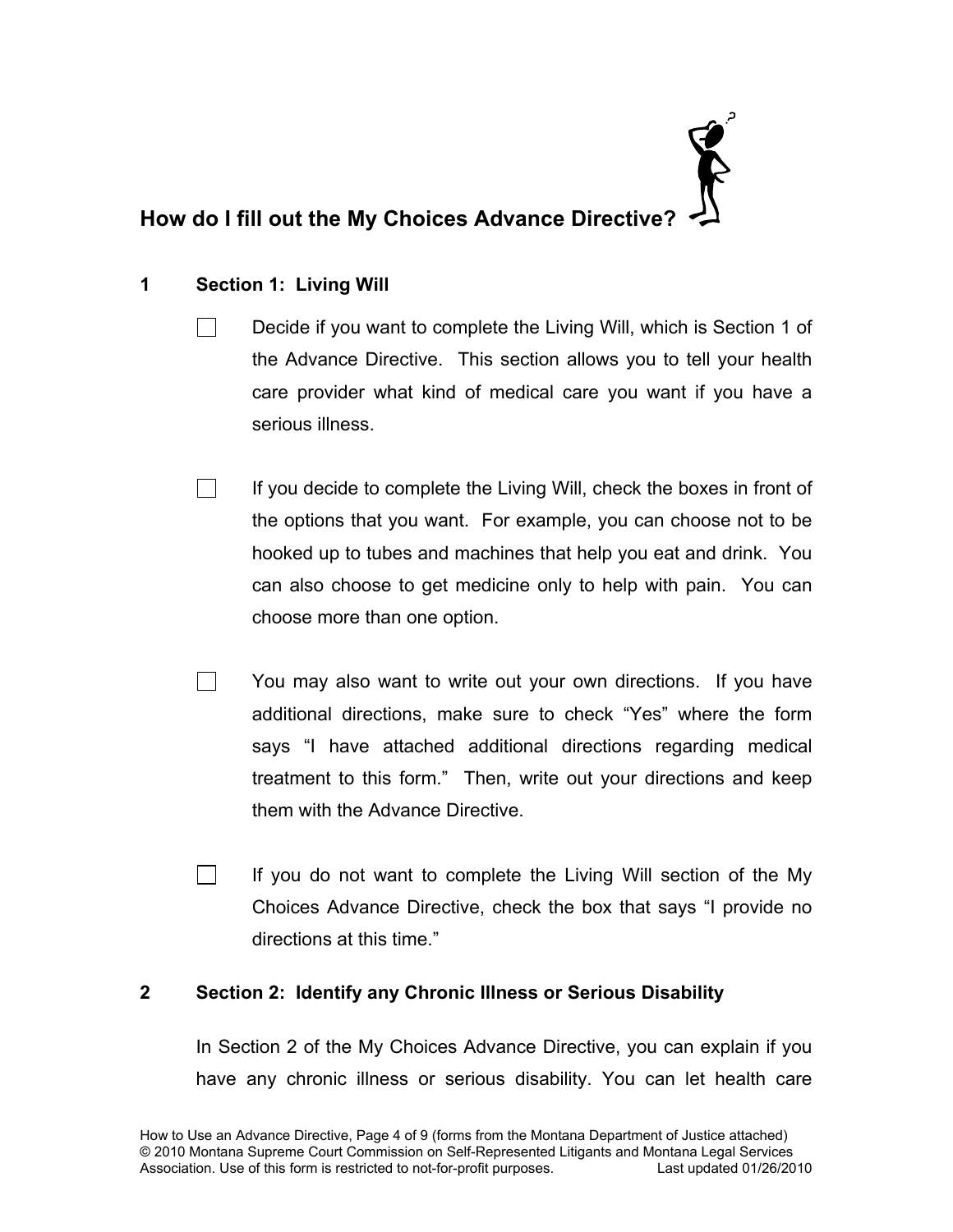providers know that this illness or disability should not be mistaken for a terminal condition. If you do not want to tell health care providers about a chronic illness or serious disability, you can leave this section blank.

### **3 Section 3: Health Care Power of Attorney**

- | | Decide if you want to name a Health Care Representative. If you want to name a Health Care Representative, check "Yes" where the advance directive states "I wish to appoint a Representative." If you do not want to name anyone, check "No."
- $\Box$ If you choose to name a Health Care Representative, decide who is your first choice to make health care decisions for you when you are unable to do so. Make sure you trust this person. This person will be your Primary Representative. Write down this person's name, address, and phone number in the section marked **A.**
- $\mathbb{R}^n$ Name alternative representatives. Whenever you name someone to make major decisions for you, it is a good idea to name other people who can take over the decision-making role if your first choice cannot or will not serve. It is important that you trust all the people you name.

Write the name and contact information for two Alternate Representatives in the section marked **B**. The people you choose would serve in the order listed. If your first choice cannot serve, the second person you list will make the decisions. If the second choice could not serve, the third person you list will make the decisions.

 $\Box$  If you cannot think of anyone you trust to make medical decisions for you, it is better that you do not name anyone as your Health Care Representative. You should not name someone who will not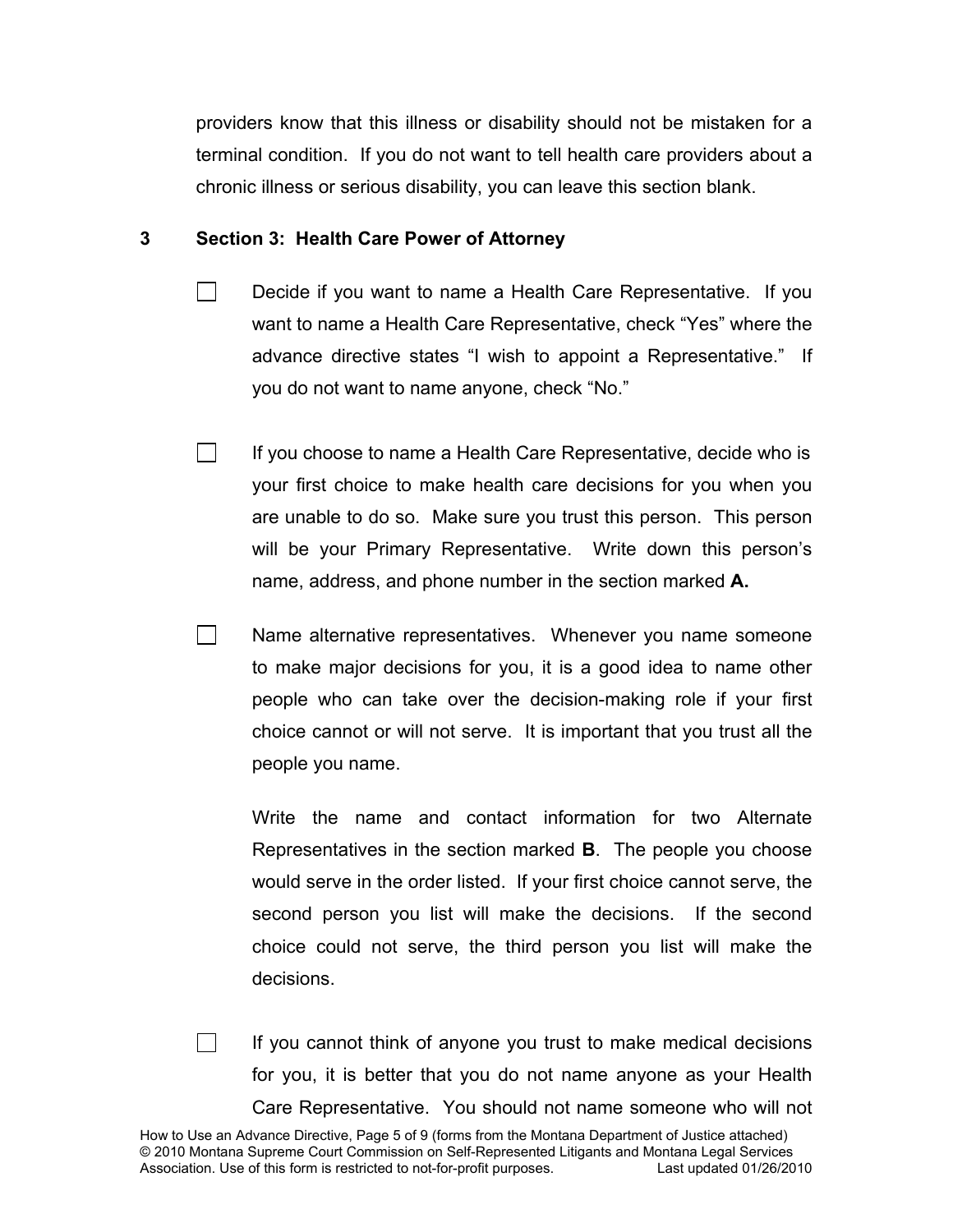follow your written health care instructions. If you do not name a Health Care Representative, you can still fill out a Living Will. Your health care provider must follow your written health care instructions in the Living Will.

### **4 Sign your Advance Directive in front of two witnesses**

You must have two witnesses watch you sign the form. They must also sign the form in the spaces provided. Your two witnesses can be family members, friends, co-workers, or acquaintances. If you are worried that a person will not agree with your health care decisions, you may want to choose someone else to be your witness.

In addition, it is a good idea to get the form notarized, if possible. There is a space for the notary public to fill out.

### **5 Include any special instructions you would like your health care provider and family members to know**

Section 5 of the My Choices Advance Directive is a space for you to list special instructions for your health care provider or family. You can list a spiritual preference, decisions regarding organ donation, and where you would like to be when you die. You can say if you will store your Advance Directive with Montana's End-of-Life Registry. You can also say if any other individuals will get a copy of your Advance Directive.

### **Can I make health care decisions for myself after I sign the Advance Directive?**

Yes. You can make decisions about life-sustaining treatment and other health care as long as you are able to do so. Your Advance Directive will only be used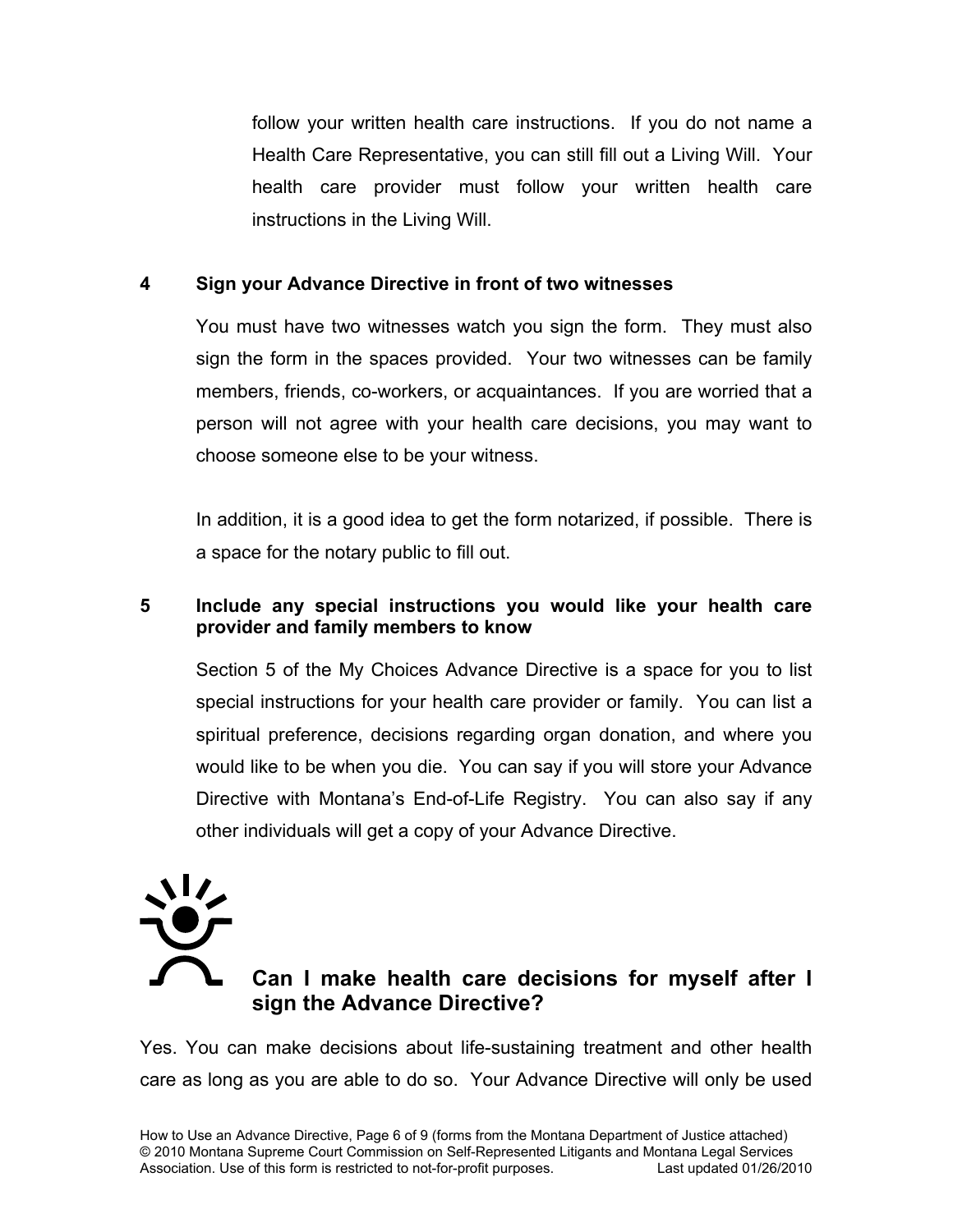when you are unable to make your health care decisions or communicate them to your health care provider. You can make health care decisions for yourself and express them to your health care provider as long as you are able.



### **What if I have signed my Advance Directive, but no longer want it?**

You may cancel your Advance Directive at any time. You can cancel it either in writing or orally (by speaking). Either you or someone who witnessed you cancel your Advance Directive must tell the health care provider that you cancelled your Advance Directive. It is important that you let your health care provider know you have cancelled your Advance Directive before you need life-sustaining treatment.



### **How do I make sure that my health care provider has a copy of my Advance Directive?**

The My Choices Advance Directive also includes a Consumer Registration Agreement. If you fill out this agreement, you can store your Advance Directive with the Montana End-of-Life Registry. The Montana End-of-Life Registry makes this document available to health care providers and other people you have authorized to look at it. The Montana End-of-Life Registry provides this service free of charge.

If you want to store your Advance Directive with Montana's End-of-Life Registry, you must fill out the Consumer Registration Agreement. Follow these steps:

### **1 Fill out information that will identify you**

The first section asks for your name, birth date, mailing address, social security number, and mother's maiden name. It is important that you fill out this section completely.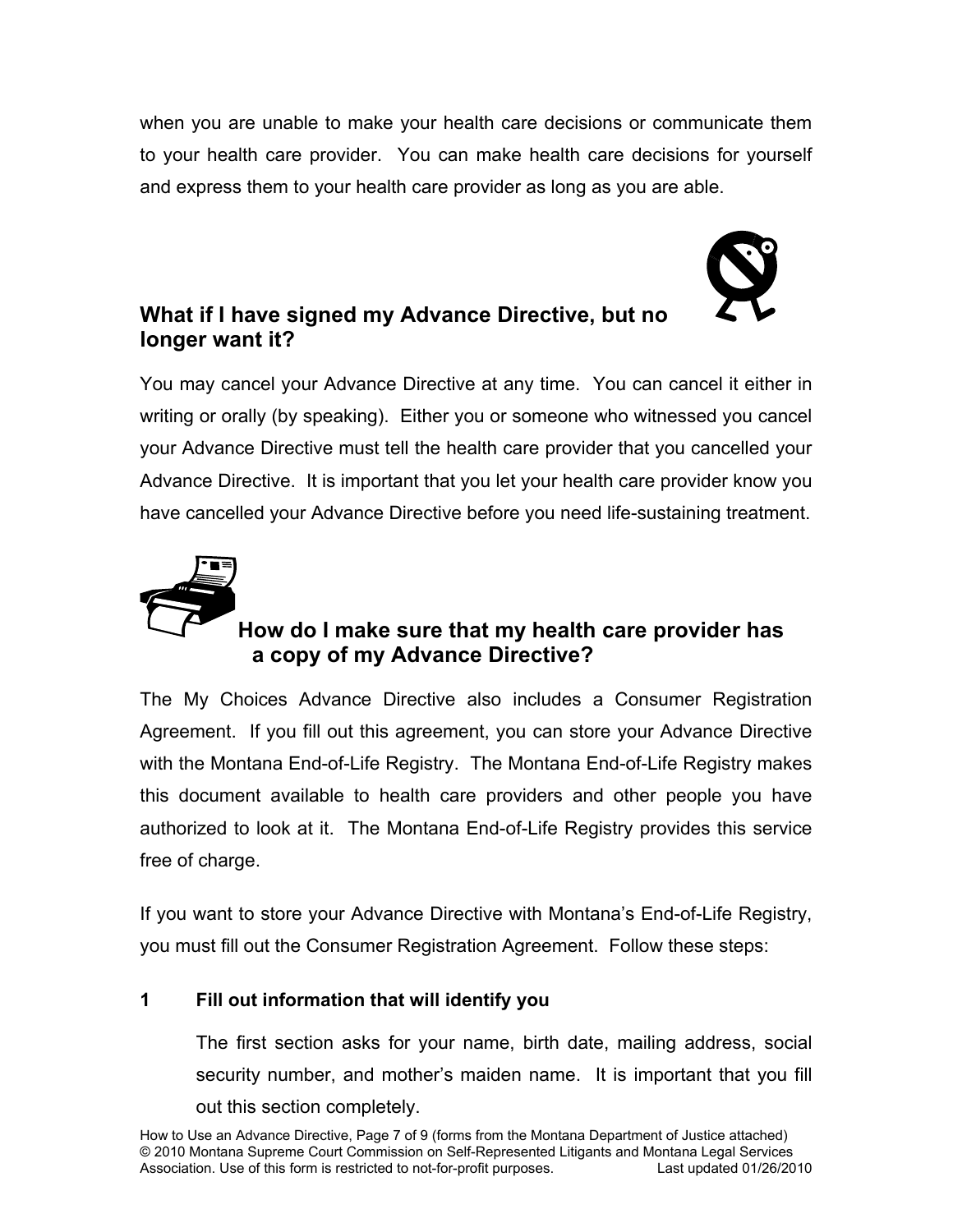### **2 Choose who you would like to have access to your Advance Directive**

The second section asks who you would like to have access to your Advance Directive. If you choose "Standard Privacy," your health care provider and anyone who has your social security number, birth date, and mother's maiden name can view your information. If you choose "Higher Privacy," only your health care provider and individuals who have information on a wallet card provided to you by the End-of-Life Registry can view your information. This section also asks if you want to store an advanced directive with the End-of-Life Registry, replace an advanced directive with a new one, remove your advanced directive from the End-of-Life Registry, or request a replacement wallet card.

### **3 Sign and Date the Registration Agreement**

The third section explains the agreement between you and the End-of-Life Registry. Sign and date the agreement here.

### **4 Mail the Advance Directive and Registration Agreement**

If you wish to store your Advance Directive with the End-of-Life Registry, mail your completed Advance Directive and Consumer Registration Agreement to the address listed on the Consumer Registration Agreement. The address is also listed below:

> Office of Consumer Protection 2225 11th Avenue P.O. Box 201410 Helena, MT 59620-1410

If your Advance Directive or Registration Agreement is missing information, the End-of-Life Registry will return the forms to you with a letter explaining what information you need to provide.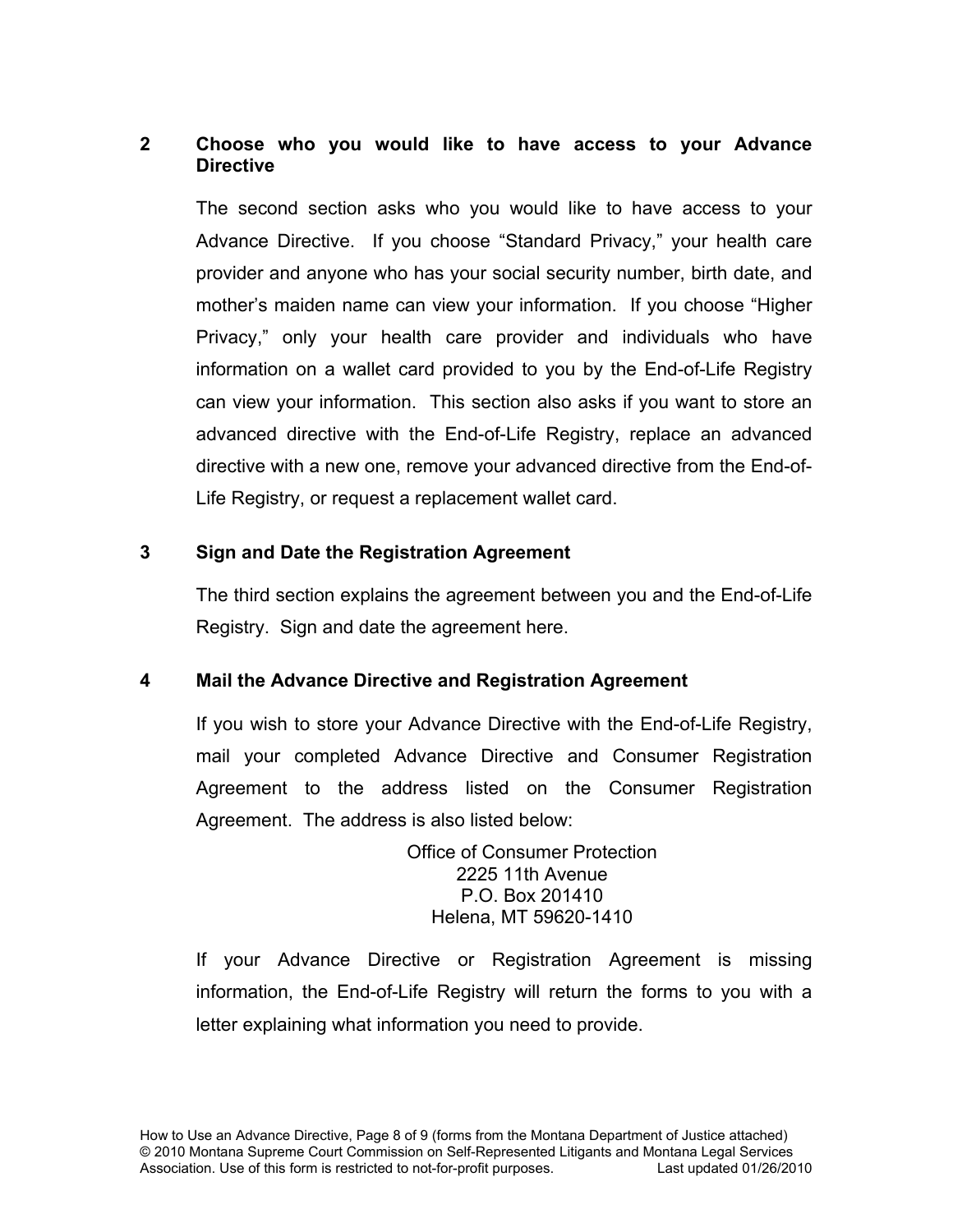### **Where can I get more information?**

The laws of Montana are called the Montana Code Annotated or "MCA." The laws about advance directives begin in the MCA at Title 50, Chapter 9, Section 101. An easier way to write that is § 50-9-101, MCA. The symbol § means section. The MCA can be found at your local library or on the Montana State Law Library website at [www.lawlibrary.mt.gov.](http://www.lawlibrary.mt.gov/) Click on the "MCA" option near the top of the page.

# **Where Can I Get Legal Help?**

These organizations may be able to help you:

- **Montana Legal Services Association** (MLSA) gives free legal help to low-income people. To find out if you qualify for MLSA, call the MLSA HelpLine at 1-800-666-6899.
- **The State Bar Lawyer Referral and Information Service** (LRIS) refers people to Montana lawyers who might be able to help. Call LRIS at 1-406- 449-6577.
- **The State Law Library** can help you find and use legal resources such as books, forms, and websites. You can visit the Law Library website at [www.lawlibrary.mt.gov](http://www.lawlibrary.mt.gov/). Or you can contact a Reference Librarian at 1800-710-9827 or by email at [mtlawlibrary@mt.gov.](mailto:mtlawlibrary@mt.gov)

### **Please take a short survey about these forms.**

When you are done with the forms, please take our online survey at this address: [http://www.surveymonkey.com/s.aspx?sm=fCBbhbbJj4MdOWw\\_2fjsCjlg\\_3d\\_3d](http://www.surveymonkey.com/s.aspx?sm=fCBbhbbJj4MdOWw_2fjsCjlg_3d_3d)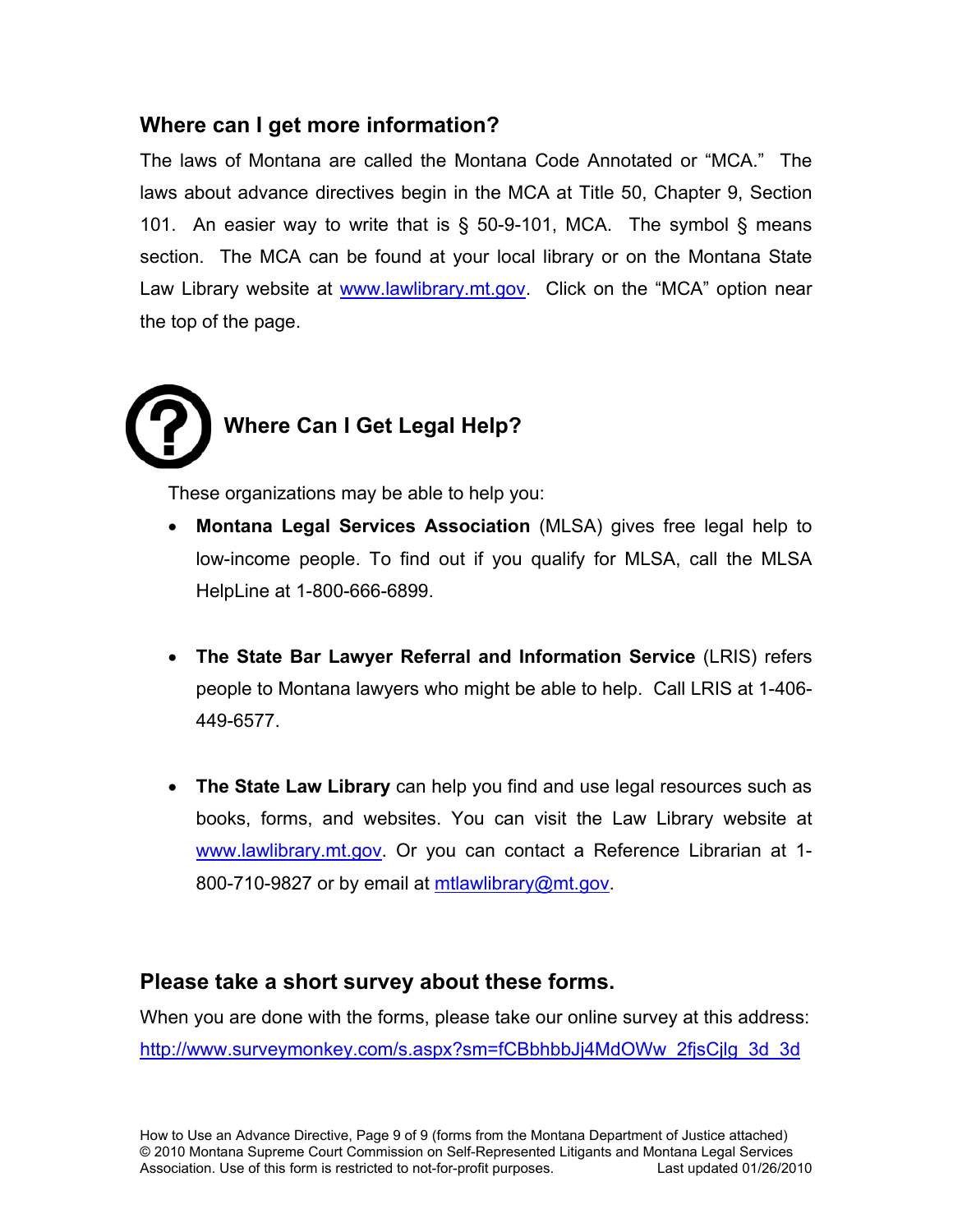

Or you can access the survey on the "Forms" page of the State Law Library website, at [www.lawlibrary.mt.gov](http://www.lawlibrary.mt.gov/). Your answers will help make the forms better. Thank you!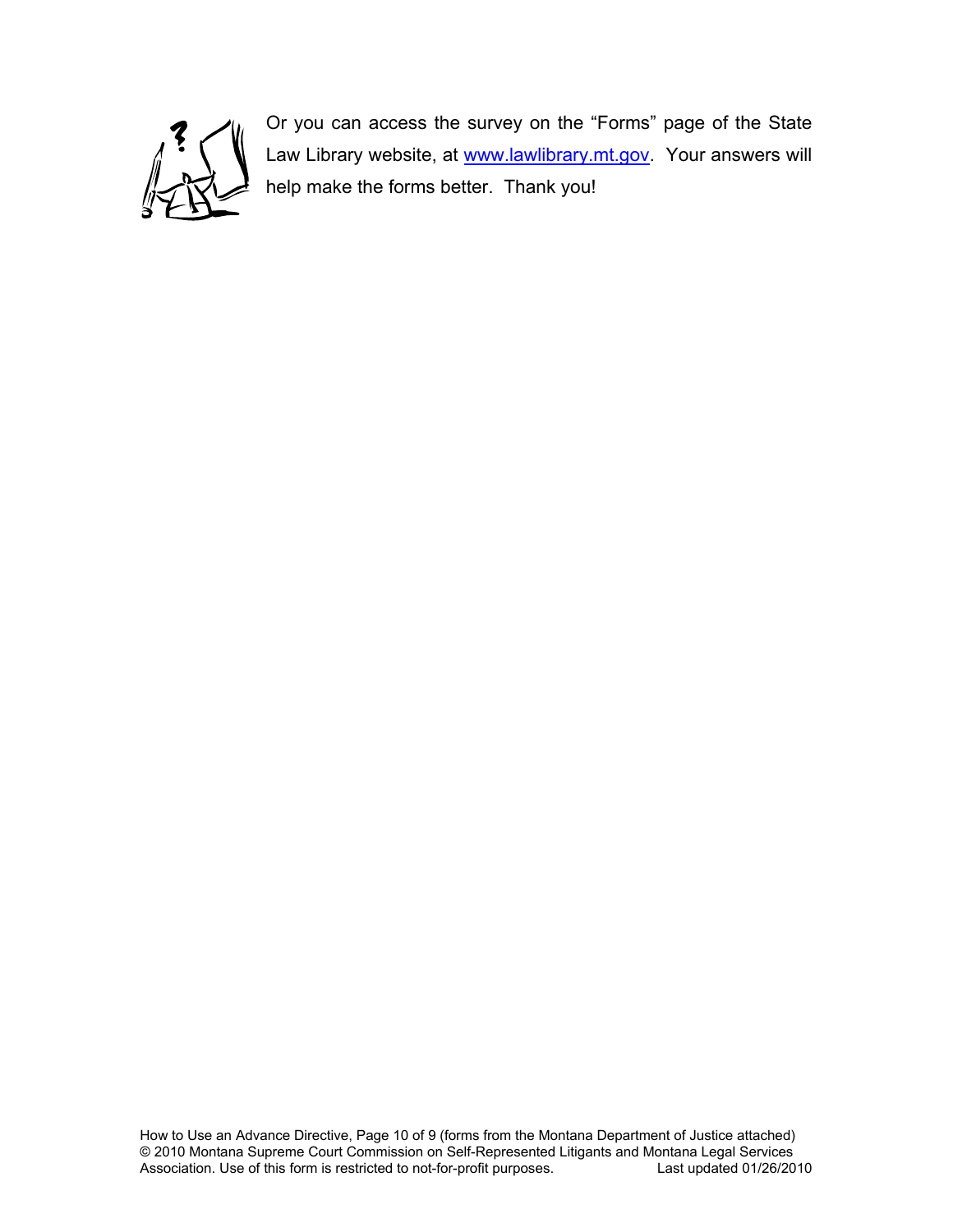use

office

2225 11th Avenue, PO Box 201410, Helena, MT 59620-1410 Phone: (406) 444-0660 or (866) 675-3314 E-mail: [endofliferegistry@mt.gov](mailto:endofliferegistry@mt.gov)

**Full Name:** 

Please print

These directions apply only in situations when I am not able to make or communicate my health care choices directly. Put an X through any sections you are not completing at this time.

### **1. Terminal Conditions (Living Will)**

I provide these directions in accordance with the Montana Rights of the Terminally Ill Act. These are my wishes for the kind of treatment I want if I cannot communicate or make my own decisions. These directions are only valid if both of the following two conditions exist:

- **I have a terminal condition, and**
- **in the opinion of my attending physician, I will die in a relatively short time without life sustaining treatment that only prolongs the dying process.**

I authorize my Representative, if I have appointed one, to make the decision to provide, withhold, or withdraw any health care treatment.

### **General Treatment Directions**

Check the boxes that express your wishes:

- **□** I provide no directions at this time.
- **□** I direct my attending physician to withdraw or withhold treatment that merely prolongs the dying process.

I further direct that (check all boxes that apply):

- **□** Treatment be given to maintain my dignity, keep me comfortable and relieve pain even if it shortens my life.
- **□** If I cannot drink, I do not want to receive fluids through a needle or catheter placed in my body unless for comfort.
- **□** If I cannot eat, I do not want a tube inserted in my nose or mouth, or surgically placed in my stomach to give me food.
- **□** If I have a serious infection, I do not want antibiotics to prolong my life. Antibiotics may be used to treat a painful infection.

I have attached additional directions regarding medical treatment to this form:

**□** Yes **□** No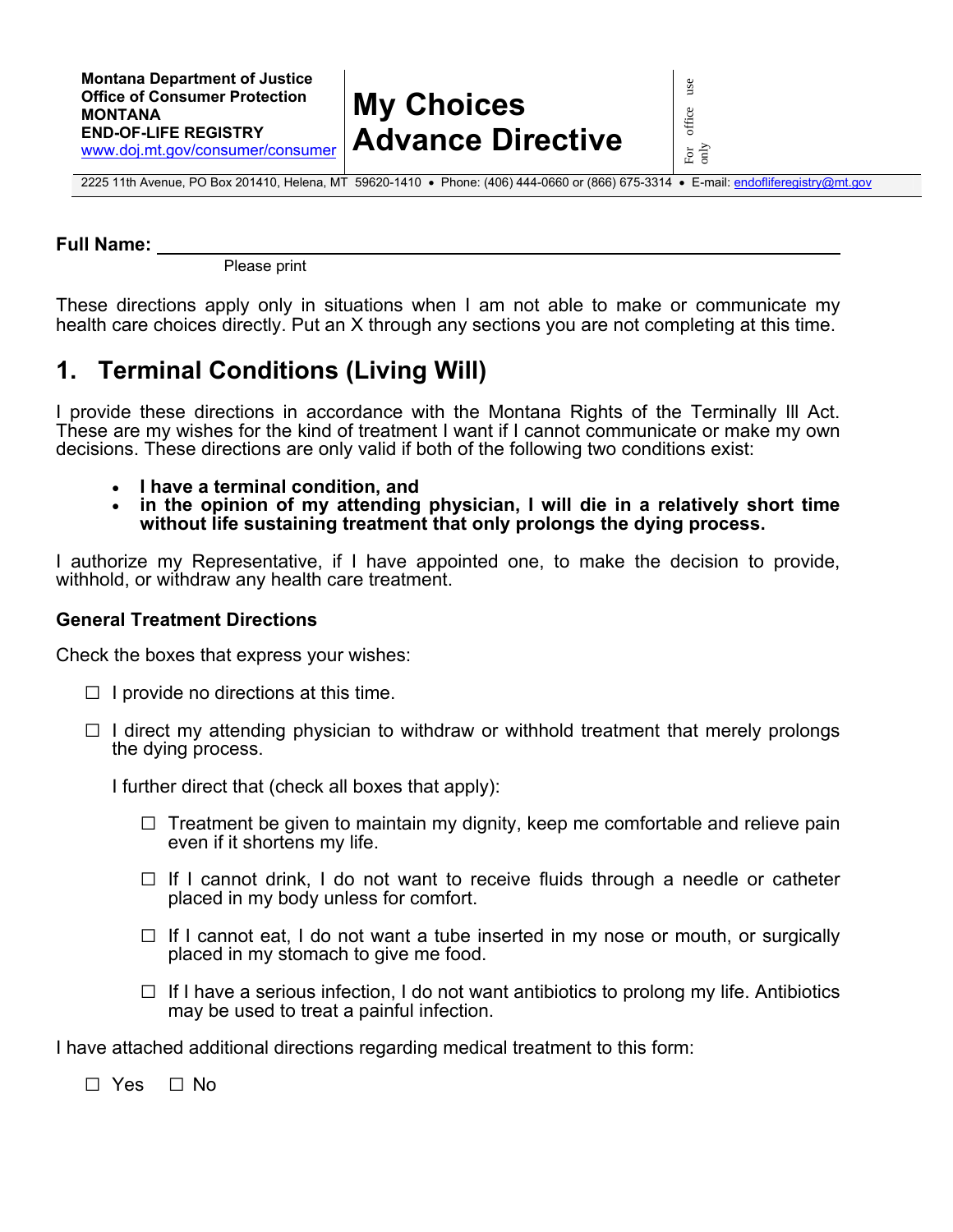### **2. Chronic Illness or Serious Disability (Optional)**

My chronic illness or disability can complicate an acute illness, but should not be misinterpreted as a terminal condition.

| <b>Diagnosis</b>                                       |       |  |
|--------------------------------------------------------|-------|--|
| Consult my physician                                   |       |  |
| <b>Name</b>                                            | Phone |  |
| Special directions (use additional pages if necessary) |       |  |

### **3. Health Care Representative (Power of Attorney for Health Care)**

My Representative may make all health care decisions for me as authorized in this document and shall be given access to all my medical records. This appointment applies whether I am expected to recover or not.

**I wish to appoint a Representative □** Yes **□** No

### **A. Primary Representative**

| I appoint |                                  | as my Representative. |
|-----------|----------------------------------|-----------------------|
|           | Print Representative's Full Name |                       |

Representative's Address

l

City **State City State Zip** 

Home Phone Work Phone

My Representative's authority is effective when I cannot make health care decisions or communicate my wishes. I may revoke this authority at any time I regain these abilities (unless my attending physician and any necessary experts determine I am not capable of making decisions in my own best interest).

If, for any reason, I should need a guardian of my person designated by a court, I nominate my Representative, or Alternate Representative(s), named below.

### **B. Alternate Representative(s)**

If: 1. I revoke my Representative's authority; or

2. My Representative becomes unwilling or unable to act for me; or

3. My Representative is my spouse and I become legally separated or divorced, I name the following person(s) as alternates to my Representative in the order listed:

| 1.             | Print Alternate Representative's Full Name |            | Print Alternate Representative's Full Name |  |  |
|----------------|--------------------------------------------|------------|--------------------------------------------|--|--|
| <b>Address</b> |                                            | Address    |                                            |  |  |
| City           | Zip<br><b>State</b>                        | City       | <b>State</b><br>Zip                        |  |  |
| Home Phone     | <b>Work Phone</b>                          | Home Phone | Work Phone                                 |  |  |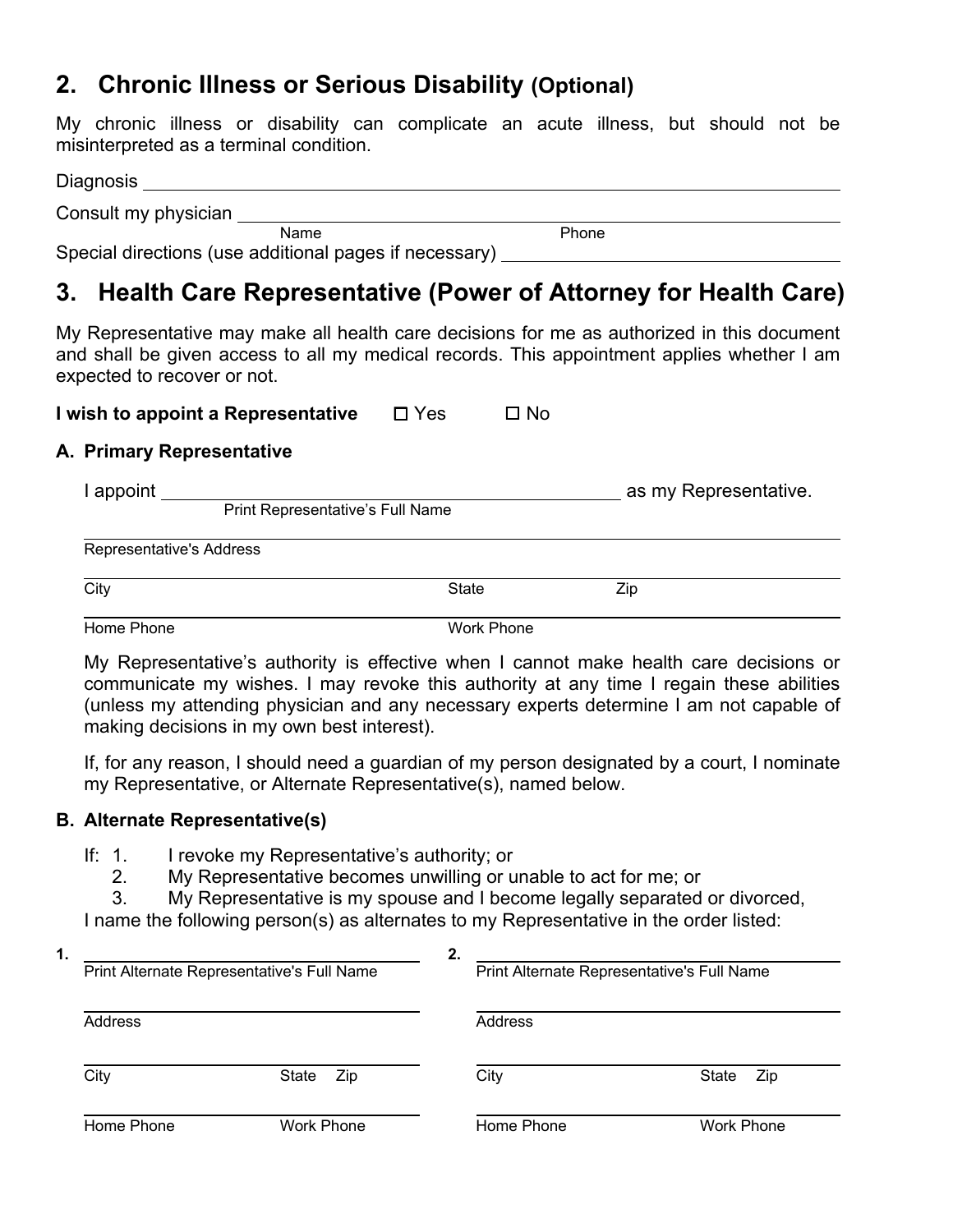### **4. Signing and Witnessing this Advance Directive**

### **A. Your Signature**

 Ask two people to watch you sign and have them sign below. If you can, it's best to sign this document in front of a Notary Public.

- 1. I revoke any prior health care advance directive or directions.
- 2. This document is intended to be valid in any jurisdiction in which it is presented.
- 3. A copy of this document is intended to have the same effect as the original.
- 4. Those who act as I have directed in this document shall be free from legal liability for having followed my directions.
- 5. If my attending physician is unwilling or unable to comply with my wishes as stated in this document, I direct my care be transferred to a physician who will.

| I sign this document on the | day of                 | 20  |  |  |
|-----------------------------|------------------------|-----|--|--|
| Signature                   | <b>Print Full Name</b> |     |  |  |
| Address                     |                        |     |  |  |
| City                        | <b>State</b>           | Zip |  |  |
| Home Phone                  | <b>Work Phone</b>      |     |  |  |

### **B. Ask Your Witnesses to Read and Sign**

I declare that I am over the age of 18 and the person who signed this document is personally known to me, and has signed these health care advance directives in my presence, and appears to be of sound mind and under no duress, fraud or undue influence.

| 1.                                                                                                                                                                                                                      |                                    |              |  |                     |       |     |  |
|-------------------------------------------------------------------------------------------------------------------------------------------------------------------------------------------------------------------------|------------------------------------|--------------|--|---------------------|-------|-----|--|
|                                                                                                                                                                                                                         | Signature                          | Date         |  | Signature           | Date  |     |  |
|                                                                                                                                                                                                                         | <b>Printed Name</b>                |              |  | <b>Printed Name</b> |       |     |  |
| Address                                                                                                                                                                                                                 |                                    |              |  | <b>Address</b>      |       |     |  |
|                                                                                                                                                                                                                         | City                               | State<br>Zip |  | City                | State | Zip |  |
|                                                                                                                                                                                                                         | <b>C. Notarizing This Document</b> |              |  |                     |       |     |  |
| COUNTY OF<br>STATE OF                                                                                                                                                                                                   |                                    |              |  |                     |       |     |  |
| person named in the foregoing instrument, personally appeared before me, a Notary Public within and for the<br>State and County aforesaid, and acknowledged that he or she freely and voluntarily executed the same for |                                    |              |  |                     |       |     |  |

the purposes stated therein.

Notary Public for the State of

Residing at

My commission expires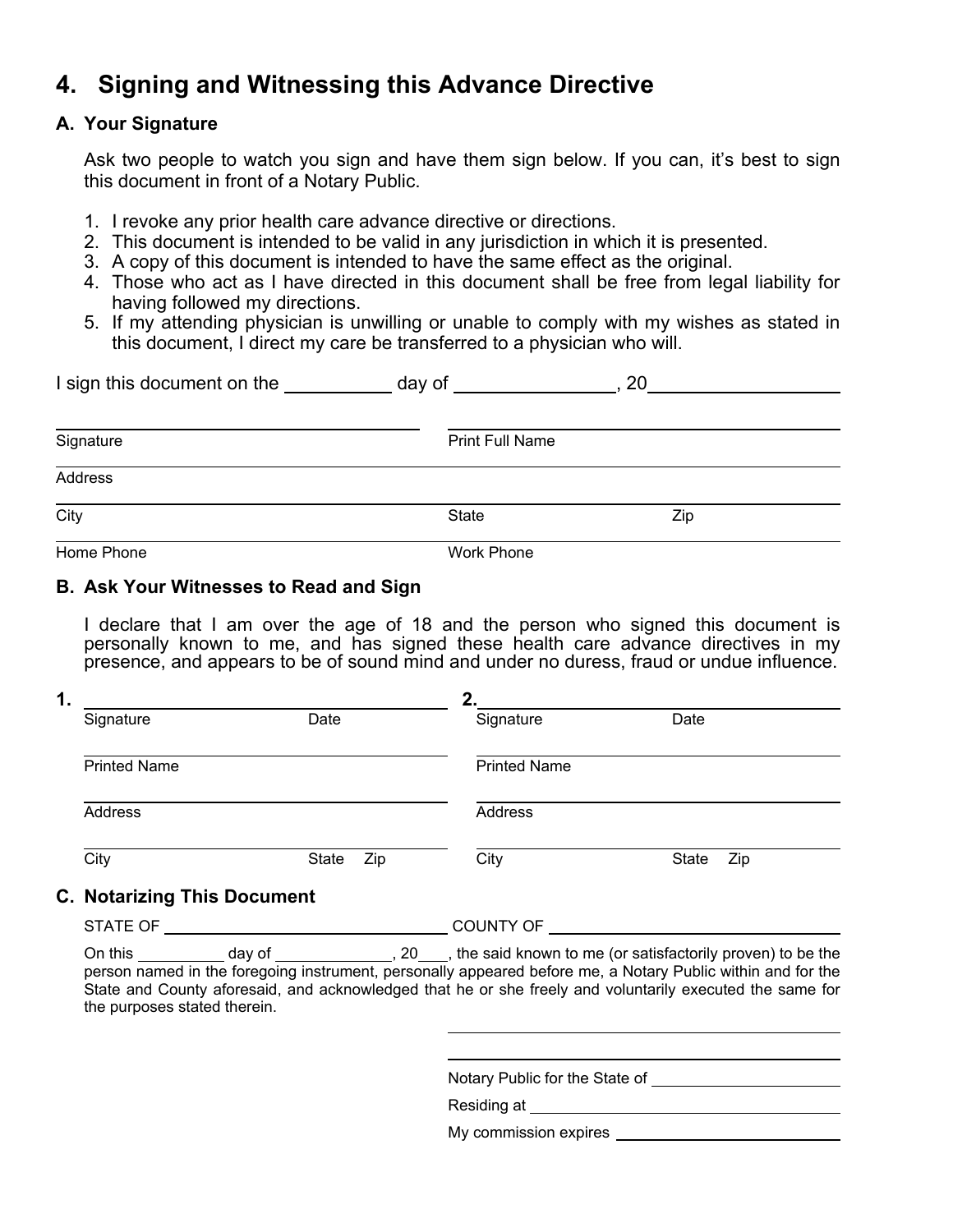### **5. Special Directions**

| <b>A. Spiritual Preferences</b>                                                                                                                                                                                                                       |                                                                                                                                                                                                                                |  |  |  |  |  |  |
|-------------------------------------------------------------------------------------------------------------------------------------------------------------------------------------------------------------------------------------------------------|--------------------------------------------------------------------------------------------------------------------------------------------------------------------------------------------------------------------------------|--|--|--|--|--|--|
|                                                                                                                                                                                                                                                       |                                                                                                                                                                                                                                |  |  |  |  |  |  |
|                                                                                                                                                                                                                                                       |                                                                                                                                                                                                                                |  |  |  |  |  |  |
| B. Where I Would Like to be When I Die                                                                                                                                                                                                                |                                                                                                                                                                                                                                |  |  |  |  |  |  |
|                                                                                                                                                                                                                                                       | $\Box$ My home $\Box$ Hospital $\Box$ Nursing home $\Box$ Other $\Box$                                                                                                                                                         |  |  |  |  |  |  |
| C. Donation of Organs at My Death (check one of the following):<br>$\Box$ I do not wish to donate any of my body, organs, or tissue.<br>$\Box$ I wish to donate my entire body.<br>$\Box$ I wish to donate only the following (check all that apply): |                                                                                                                                                                                                                                |  |  |  |  |  |  |
|                                                                                                                                                                                                                                                       | $\Box$ Any organs, tissues, or body parts $\Box$ Heart $\Box$ Kidneys $\Box$ Lungs                                                                                                                                             |  |  |  |  |  |  |
|                                                                                                                                                                                                                                                       | $\Box$ Bone Marrow $\Box$ Eyes $\Box$ Skin $\Box$ Liver $\Box$ Other(s)                                                                                                                                                        |  |  |  |  |  |  |
|                                                                                                                                                                                                                                                       | D. After-Death Care (care of my body, burial, cremation, funeral home preference)                                                                                                                                              |  |  |  |  |  |  |
|                                                                                                                                                                                                                                                       |                                                                                                                                                                                                                                |  |  |  |  |  |  |
| <b>E. Additional Directions</b> (use additional pages if necessary)                                                                                                                                                                                   |                                                                                                                                                                                                                                |  |  |  |  |  |  |
|                                                                                                                                                                                                                                                       |                                                                                                                                                                                                                                |  |  |  |  |  |  |
|                                                                                                                                                                                                                                                       | Date and the state of the state of the state of the state of the state of the state of the state of the state of the state of the state of the state of the state of the state of the state of the state of the state of the s |  |  |  |  |  |  |
| F. Distributing this Advance Directive                                                                                                                                                                                                                | I plan to deposit this Advance Directive in the Montana End-of-Life Registry: □Yes □No                                                                                                                                         |  |  |  |  |  |  |
|                                                                                                                                                                                                                                                       | I plan to send copies of this document to the following people or locations:                                                                                                                                                   |  |  |  |  |  |  |
| Physician:                                                                                                                                                                                                                                            | Family Member: Relationship ________                                                                                                                                                                                           |  |  |  |  |  |  |
|                                                                                                                                                                                                                                                       |                                                                                                                                                                                                                                |  |  |  |  |  |  |
| Name                                                                                                                                                                                                                                                  | Name                                                                                                                                                                                                                           |  |  |  |  |  |  |
| <b>Address</b>                                                                                                                                                                                                                                        | Address                                                                                                                                                                                                                        |  |  |  |  |  |  |
| City<br>Zip<br><b>State</b>                                                                                                                                                                                                                           | City<br>Zip<br>State                                                                                                                                                                                                           |  |  |  |  |  |  |
| Home Phone<br><b>Work Phone</b>                                                                                                                                                                                                                       | Home Phone<br><b>Work Phone</b>                                                                                                                                                                                                |  |  |  |  |  |  |
| Hospital:                                                                                                                                                                                                                                             | Clergy:                                                                                                                                                                                                                        |  |  |  |  |  |  |
| Name                                                                                                                                                                                                                                                  | Name                                                                                                                                                                                                                           |  |  |  |  |  |  |
| Address                                                                                                                                                                                                                                               | Address                                                                                                                                                                                                                        |  |  |  |  |  |  |
| City<br>Zip<br><b>State</b>                                                                                                                                                                                                                           | City<br>Zip<br><b>State</b>                                                                                                                                                                                                    |  |  |  |  |  |  |
| Phone                                                                                                                                                                                                                                                 | Home Phone<br>Phone<br>Work                                                                                                                                                                                                    |  |  |  |  |  |  |